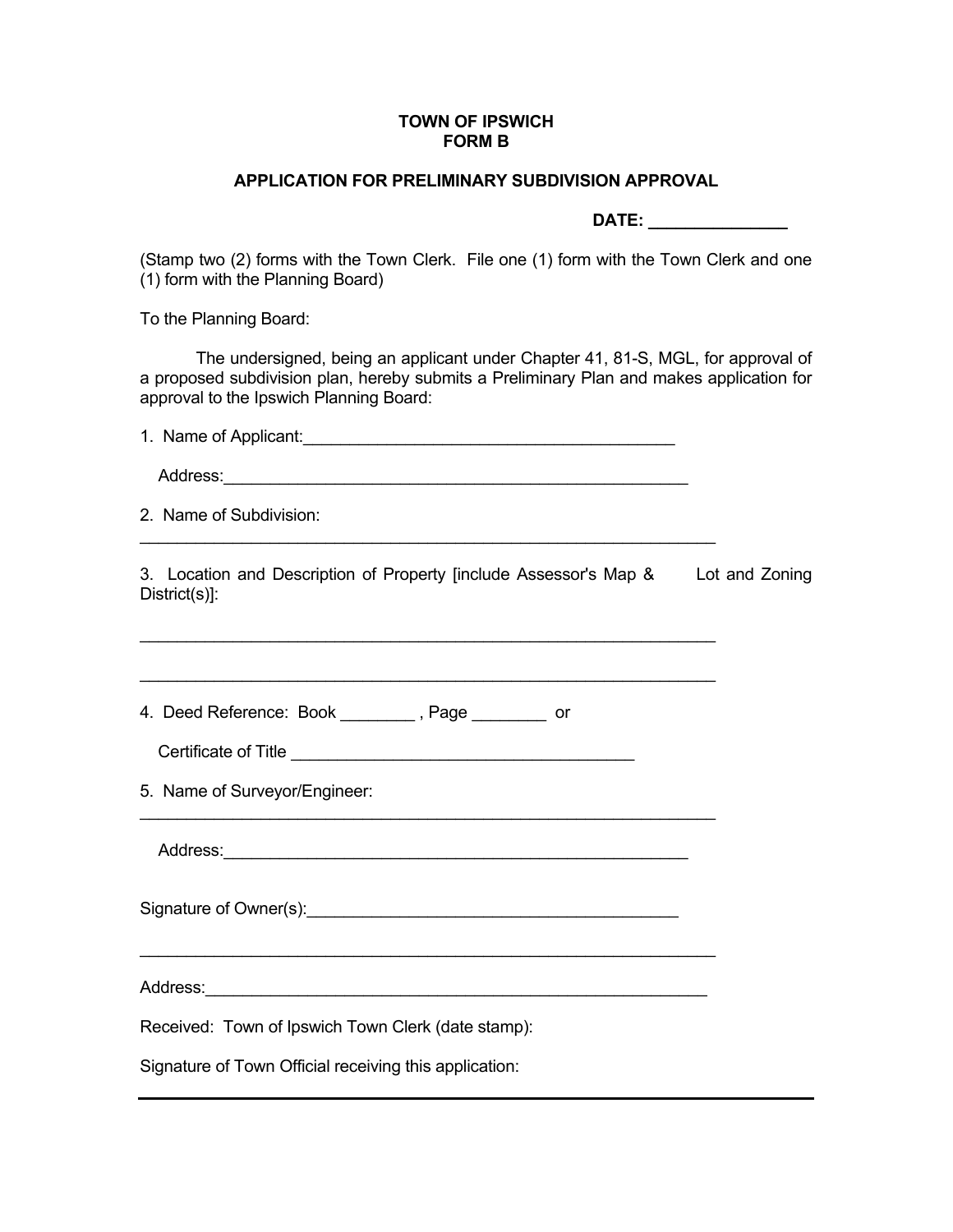## **(This checklist is for Planning Board use only; however the applicant may find it useful for plan preparation.)**

## **Checklist for Preliminary Subdivision Plans (Form B) (Ch. 41, 81S)**

Date Plan Filed: \_\_\_\_\_\_\_\_\_\_\_\_\_\_ (+45 Days) Final Decision Due on:

#### **Refer to Planning Board Subdivision Rules and Regulations Sections 4.2 and 4.3**

 $\mathcal{L}_\mathcal{L}$  , and the contribution of the contribution of the contribution of the contribution of the contribution of the contribution of the contribution of the contribution of the contribution of the contribution of

(Checked-Off Items are Complete, Circled Items are Incomplete, or N/A - Item Not Applicable)

### **ADMINISTRATIVE REQUIREMENTS**:

Form B filed with Planning Board and Board of Health and Town Clerk's Date Stamp Reproducible preliminary plan plus 15 contact prints \_\_\_\_\_\_\_\_\_ Copy of Form B and plans filed with Town Clerk Filing fee of \$100 plus \$100 per lot x  $\qquad$  lots = filing fee to be submitted

## **PLAN REQUIREMENTS/FORM AND CONTENTS**:

Subdivision name, boundaries, north arrow, date, zoning district(s) Water Supply district(s), and scale \_\_\_\_\_\_\_\_\_ Names and addresses of record owner(s), applicant(s), engineer and surveyor \_\_\_\_\_\_\_\_\_ Names of all abutters per most recent assessor's tax list \_\_\_\_\_\_\_\_\_ Location, names, and present exterior pavement and right of way widths of existing and proposed streets and ways within the plan and in the immediate area Notation of scenic ways within the plan and the immediate area Lot lines with approximate dimensions and areas; lot numbers \_\_\_\_\_\_\_\_\_ Public areas abutting or within the subdivision \_\_\_\_\_\_\_\_\_ Existing and proposed topography sufficient to establish drainage patterns and profiles and water bodies Major features of the land, e.g. existing structures, wells, septic systems, wall, fences, monuments, wooded areas, outcroppings, ditches, swamps, water bodies and natural waterways intended to receive drainage effluent Statement with respect to cut and fill operations, net import or export of fill Existing and proposed centerline profile of all proposed streets and ways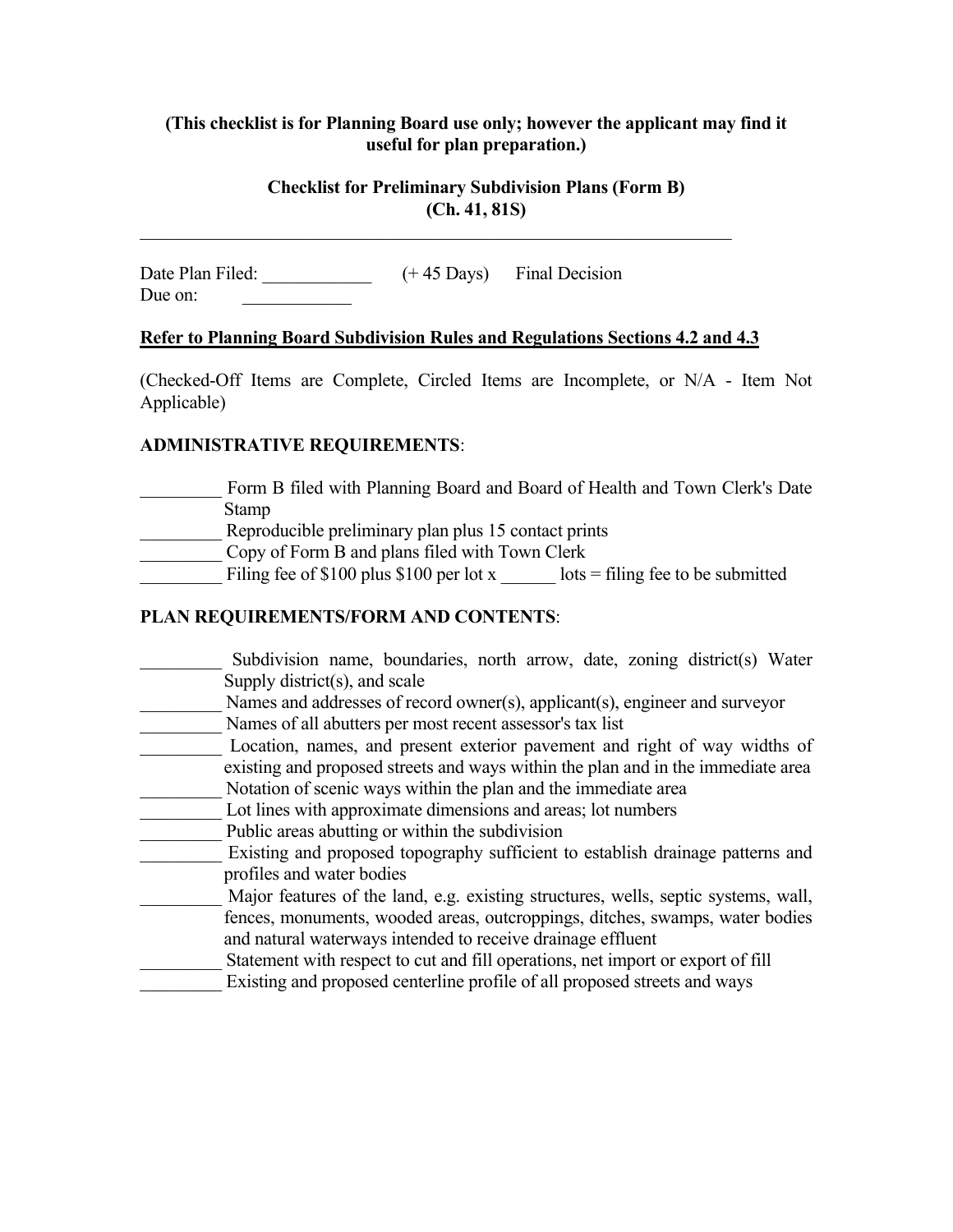- \_\_\_\_\_\_\_\_\_ Proposed drainage systems with easements, sewer and water mains, hydrants, gas lines, electric, telephone, community antenna television cable, and appurtenant equipment Existing and proposed easements and rights-of-way applicable to the proposed plan Areas of the plan designated as wetlands as defined under the Town of Ipswich Wetlands Protection By-law Comments from Board of Health with respect to whether any of the land in the subdivision can be used as building sites without injury to public health **DESIGN STANDARDS FOR STREETS:** Streets/location and alignment consistent with Master Plan? Do each of the streets meet the minimum width of right-of-way, pavement width, horizontal and vertical sight distances, and maximum gradient standards (see Sections 6.8.1, 6.8.2, and/or 6.8.3, as applicable.) \_\_\_\_\_\_\_\_\_ Are there no dead end streets in excess of 500' in length?
	- If access to this subdivision crosses land in another municipality, has the developer submitted certification, in writing, from the appropriate authorities, that such access is in accordance with the Master Plan and Subdivision requirements of said municipality and that a legally adequate Performance Bond has been duly posted or that such access has been adequately improved to handle prospective traffic?
	- Are there no reservation strips set forth in this plan which would prevent further extension of proposed streets?

### **CURBING AND WALKWAYS**:

- Is vertical granite curbing set forth on all finished street grades over 6%? Sloped granite on finished street grades \$2% - #6% and at non-arterial intersections?
- At all other locations, is bituminous concrete curbing presented?
- \_\_\_\_\_\_\_\_\_ Are easements shown for pedestrian ways providing access to Conservation Area?
- Is at least one sidewalk complying with ' 6.11.2 presented?
- Do pedestrian ways and sidewalks intersecting streets with curbing have slopes to the roadway surface to comply with ADA standards?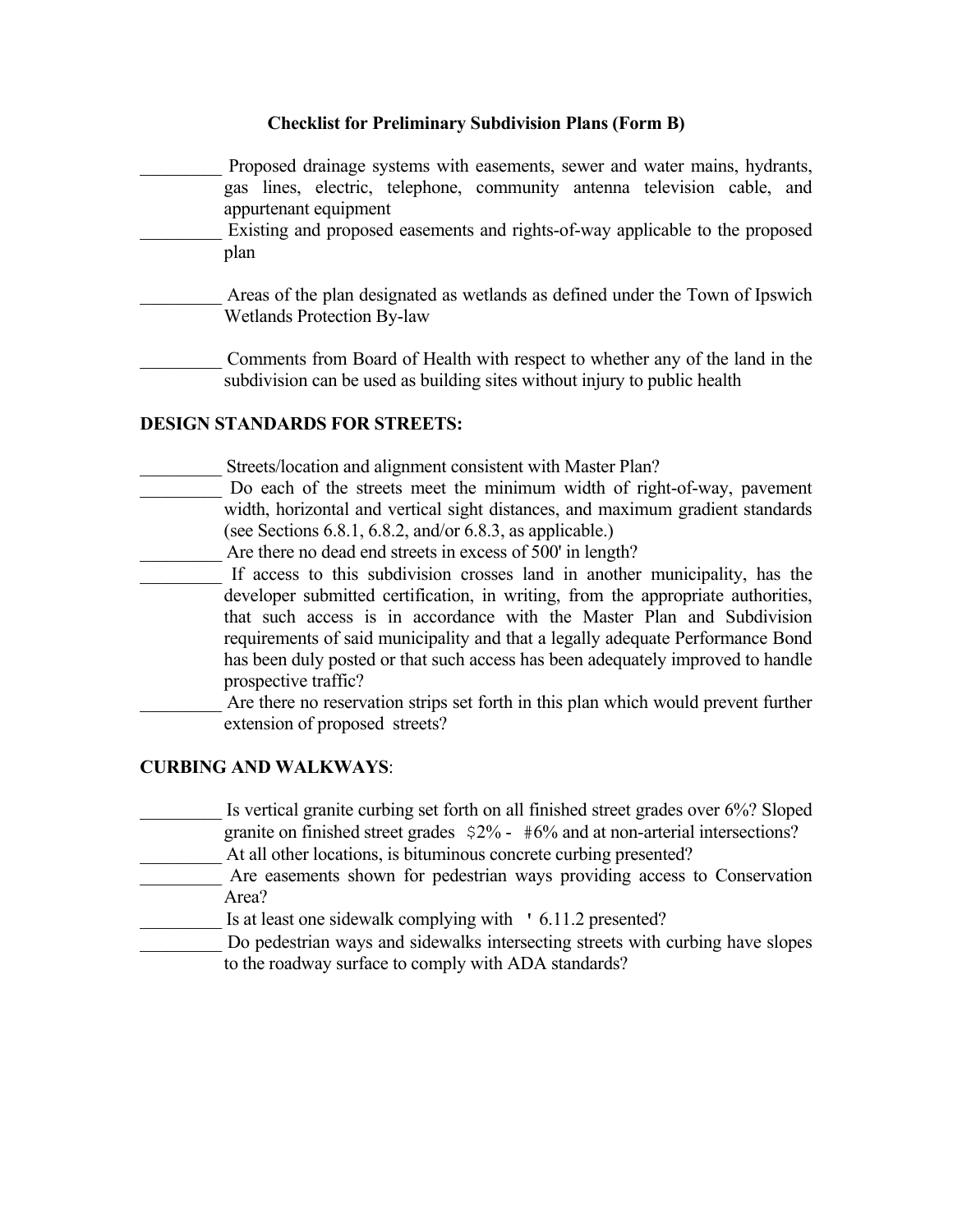### **UTILITIES**:

- Do all gas, telephone, electricity, cable television and water main locations underground comply with the location zone in Subdivision Regulations Figure 1?
- Has a determination been made of pro forma water pressure for a main delivering water to the entrance to the subdivision been established?
- Have the Water Division and the Fire Chief determined a minimum acceptable diameter for water main and does that minimum acceptable diameter appear on the subdivision plan?
- If minimum required water standards are not achievable, are alternative measures for fire protection presented, per Sections 6.15.4 and/or 6.15.5?

### **SEWERAGE**:

- Is the Town's sanitary sewerage system located within 400' of the subdivision?
- Does the connection of the sewerage system of the subdivision comply with the Town's sewer master plan to the extent applicable?
- Has a permit been applied for to the Massachusetts Division of Water Pollution Control for extension of the sewer system?
- Has a permit from the Board of Sewer Commissioners been applied for an extension of the Town's sewer system?
- Is the Town's sewer system planned to be installed within 400' of the subdivision within three years of the date of submission as indicated by a prior Town Meeting action?
- If a communal sewerage disposal system is proposed, has the developer obtained approval of the Department of Environmental Protection and the Ipswich Board of Health for same?
- Have perc tests been conducted and on-lot sewerage disposal systems been designed for each lot?
- Are sewer mains at least 8" in diameter and house services at least 4" in diameter?
- Is a manhole presented at every change in grade or horizontal alignment and at least once every 300'?

Are there fire hydrants at least every 500' or fraction thereof on one side of the street, their number and location been approved by the Fire Division and Water Division?

## **STORM DRAINAGE**:

- Has a storm drainage plan been prepared by a registered professional engineer?
- Are stormwater runoff computations presented with the plan in a tabular form?
- Are headwalls and endwalls or rip-rap shown on the plan end of each drain and culvert?
- Is a positive drainage outfall shown for each surface drainage system?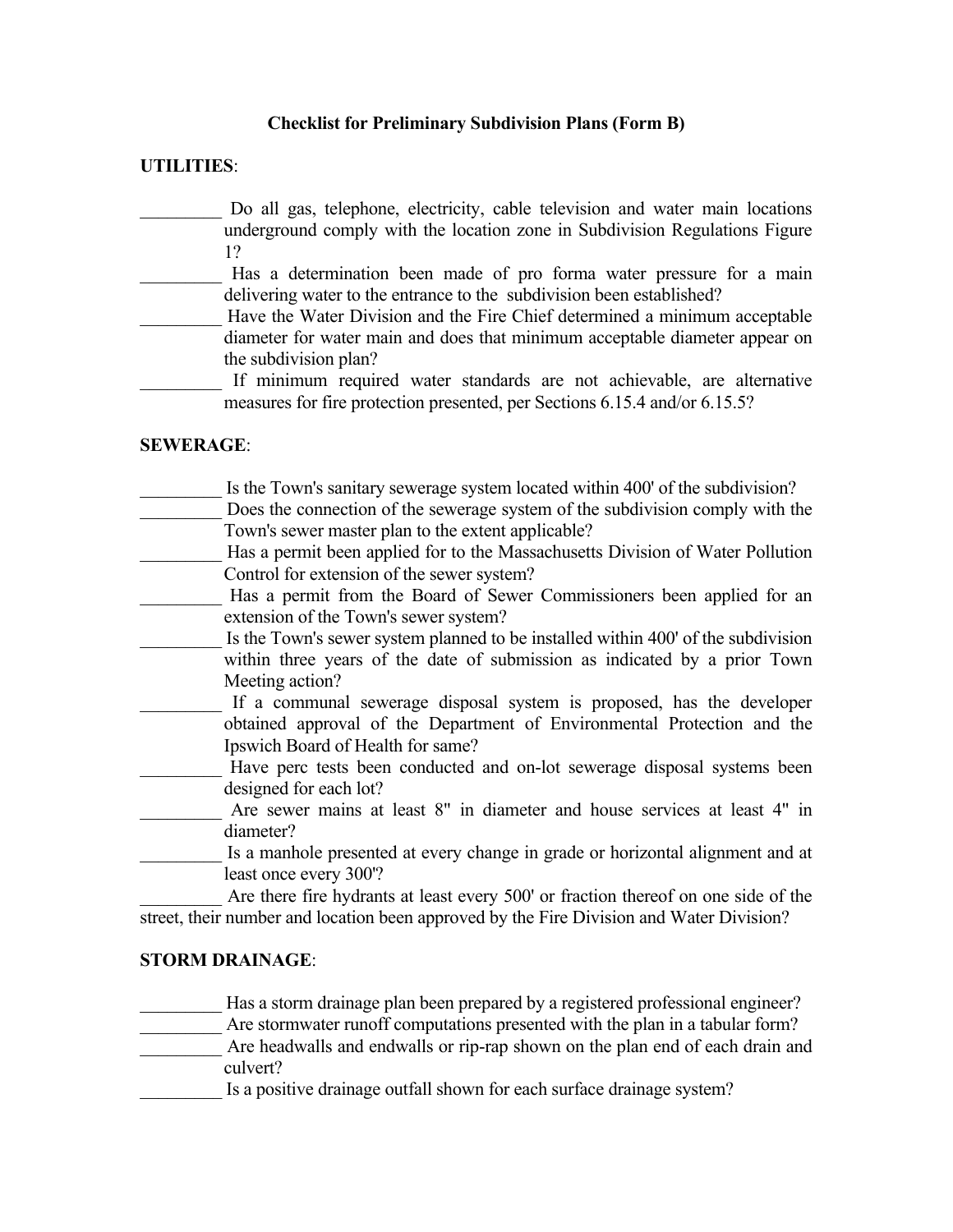Are all drains of reinforced concrete pipe and of a minimum diameter of 12" and a minimum pitch of one-half of one percent? Are catch basins shown on continuous grades at intervals of no greater than 300'? Are catch basins shown at all low points of drainage, at sags in the roadway, and near the corners of the roadway at intersection streets?

### **LOT DRAINAGE AND EASEMENTS:**

- If provision is necessary to carry drainage to or across a lot, are all easements or drainage rights-of-way and proper side slope and minimum width of twenty feet shown on the plan?
	- Is any part of the proposed subdivision at or below a base flood elevation?

### **PROTECTION OF NATURAL RESOURCES:**

- Where a subdivision is traversed by a water course, drainage way, channel or stream, is an easement conveyed to the Town for maintenance of said water course, drainage way, channel or stream of additional width adequate for emergency construction?
- If the provisions of the Wetlands Protection Act, Massachusetts General Laws Chapter 131, Section 40, appears applicable, and/or the Town of Ipswich Wetlands General By-Law, should the Planning Board condition its approval of the plan upon the issuance of an order of condition by the Ipswich Conservation Commission?
- Are natural features, such as large trees, water courses, historic spots, rock outcroppings and ledges set forth on the plan and preserved in the plan as presented?
	- Are trees in excess of 12" in diameter outside of the rights-of-way of the proposed streets within the subdivision shown on the plan?
- Have written approvals from the Planning Board and the Public Works Director been obtained for the removal of any of same?